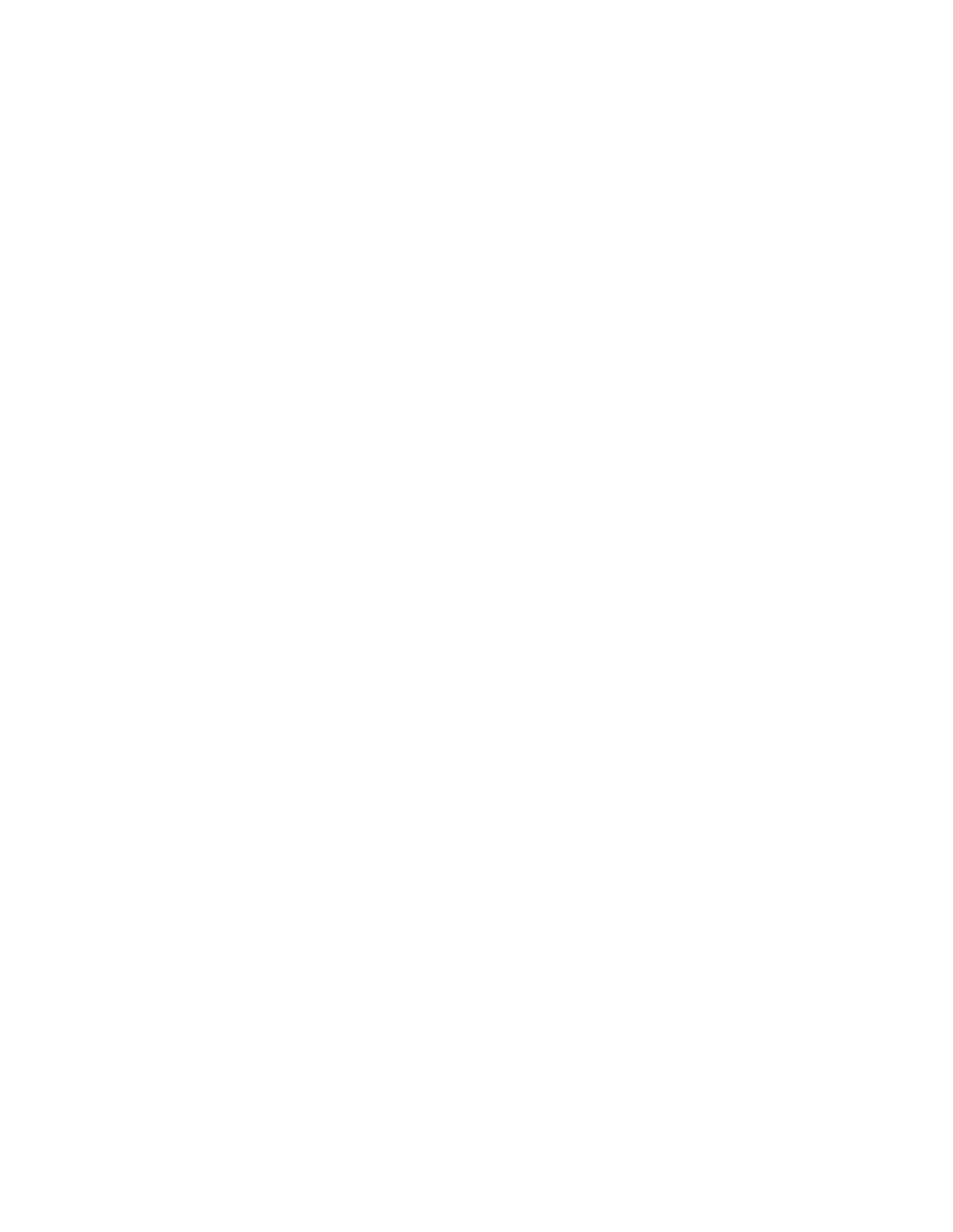## The White Man and The American Indian: Can They Get Along? *The Effects of Having a Non-Tribally Managed Entity on Tamaya Tribal Lands*

Hallea Tse University of Washington American Indian Studies 230 Indian Gaming and Casinos

December 11, 2013

Summary: The New Mexico Santa Ana Pueblo tribe partners with the Hyatt Regency Tamaya Resort and Spa to offer opportunities for guests and businesses to help keep the tribal land environment and interests alive. These efforts help the tribe and its members to stay self-sufficient. The Santa Ana Pueblo are able to act mainly as a sovereign nation but state and federal law intervene on the occasion. Under the rights of treaties, Santa Ana Pueblo adhere to their own tribal law but involuntarily submit to state and federal intervention.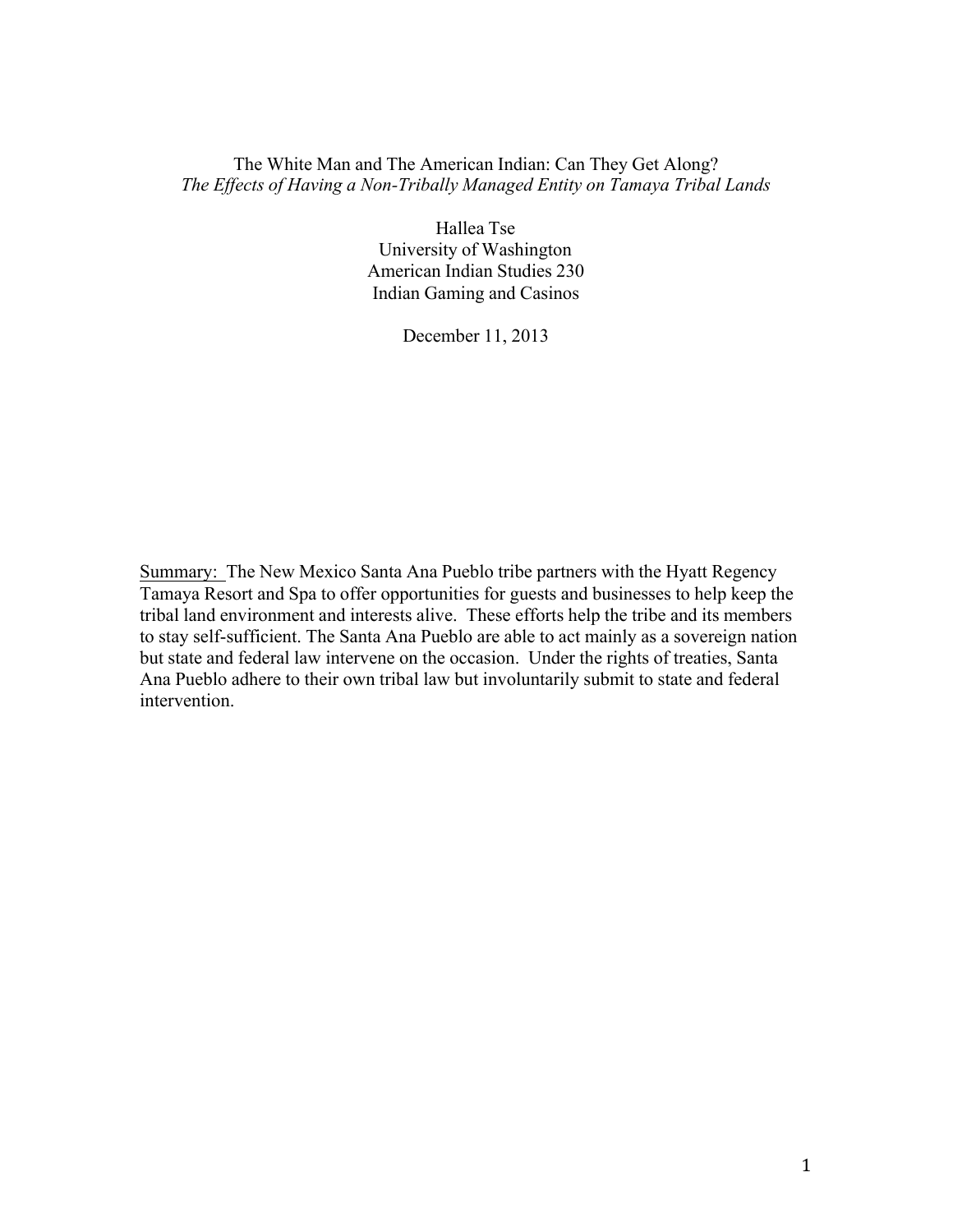## **Background:**

Despite having a non-tribally managed organization located on reservation lands, the Pueblo of Santa Ana tribe in New Mexico is still able to keep its culture and traditions but also faces a loss of tribal secrecy and sovereignty through the corporation and federal and state government. Through its partnerships with the state and non-tribal corporations, the Santa Ana Pueblo face issues affecting their sovereignty, economics, and policy and procedures.

The Santa Ana Pueblo have occupied their current lands since the late 1500s. The lands cover 73,000 acres of land for 500 residents. By looking at the seal of the Santa Ana Pueblo tribe, the viewer can see the word Tamaya on the bottom of the seal. Tamaya is the original name of the tribe but was later renamed Santa Ana after submitting to the Spanish; Santa Ana was the tribe's assigned patron saint. Since the early 1980s, the "Pueblo of Santa Ana has actively pursued a strategy of developing tribal enterprises, seeing economic independence as crucial to maintaining and safeguarding our traditional concepts and values" (Pueblo of Santa Ana About Us). Along with that statement, the Native community seeks to provide jobs for their members and also create economic activity for non-members and counties nearby. The tribe accomplishes this through many enterprises, one in particular being the Hyatt Regency Tamaya Resort and Spa.

The Hyatt Regency Tamaya Resort and Spa website claims offers of luxury with a combination of the culture and history of the Pueblo Santa Ana tribe. The Hyatt previously offered gambling amenities but does not currently. It now offers spa services, golfing, meeting centers, swimming, hot air ballooning, horse stables, museum visits, and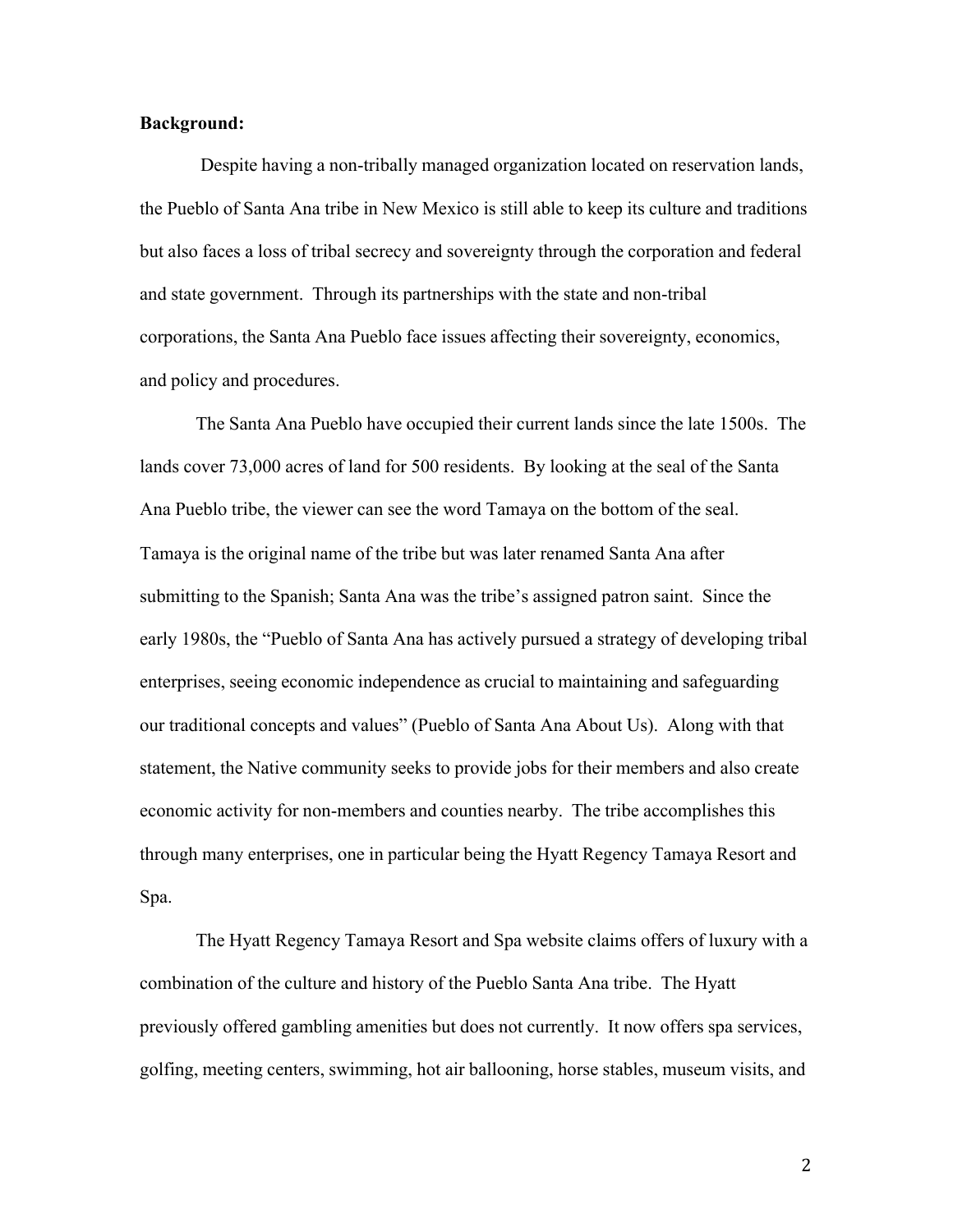promotional local events such as cultural activities happening at the cultural center nearby (Tamaya Resort and Spa). A few of the cultural activities that the resort highlights are bread baking demonstrations, dancing and flute performances, and the Tamaya Cultural Museum and Learning Center located on the resort's property. The resort main page overview includes a small mention of the tribal lands of Santa Ana Pueblo and emphasizes its unique experience through tribal influences and offerings at the resort.

Despite the factor that the resort and spa do not originate from the tribe, from an outsider's view on the Hyatt's website, there is a clear identification of the Santa Ana Pueblo tribal influence that makes this particular Hyatt different from the others.

The Hyatt Tamaya Resort and Spa had previously hosted a casino categorized under Indian Gaming Regulatory Act (IRGA) class III gambling. Another casino, the Santa Ana Star Casino, was raised. For the purposes of the economics portion of this essay and due to lack of information on the casino website, I will be focusing on the policies and political issues that the Santa Ana Pueblo face and the issues, if any, that involve the resort.

The tribe's government has two external relationships: state-tribal and federaltribal relations. State-tribal relationship allows states to intervene into what happens on tribal property if it is granted authority through Congress. Through the federal Indian trust responsibility, a legal obligation placed on the United States to conduct itself with moral obligations and with high responsibility and trust as described in *Cherokee Nation v. Georgia*. This trust allows the United States the right to legally enforce protection of tribal treaty rights, lands, assets, and resources (US Department of the Interior Indian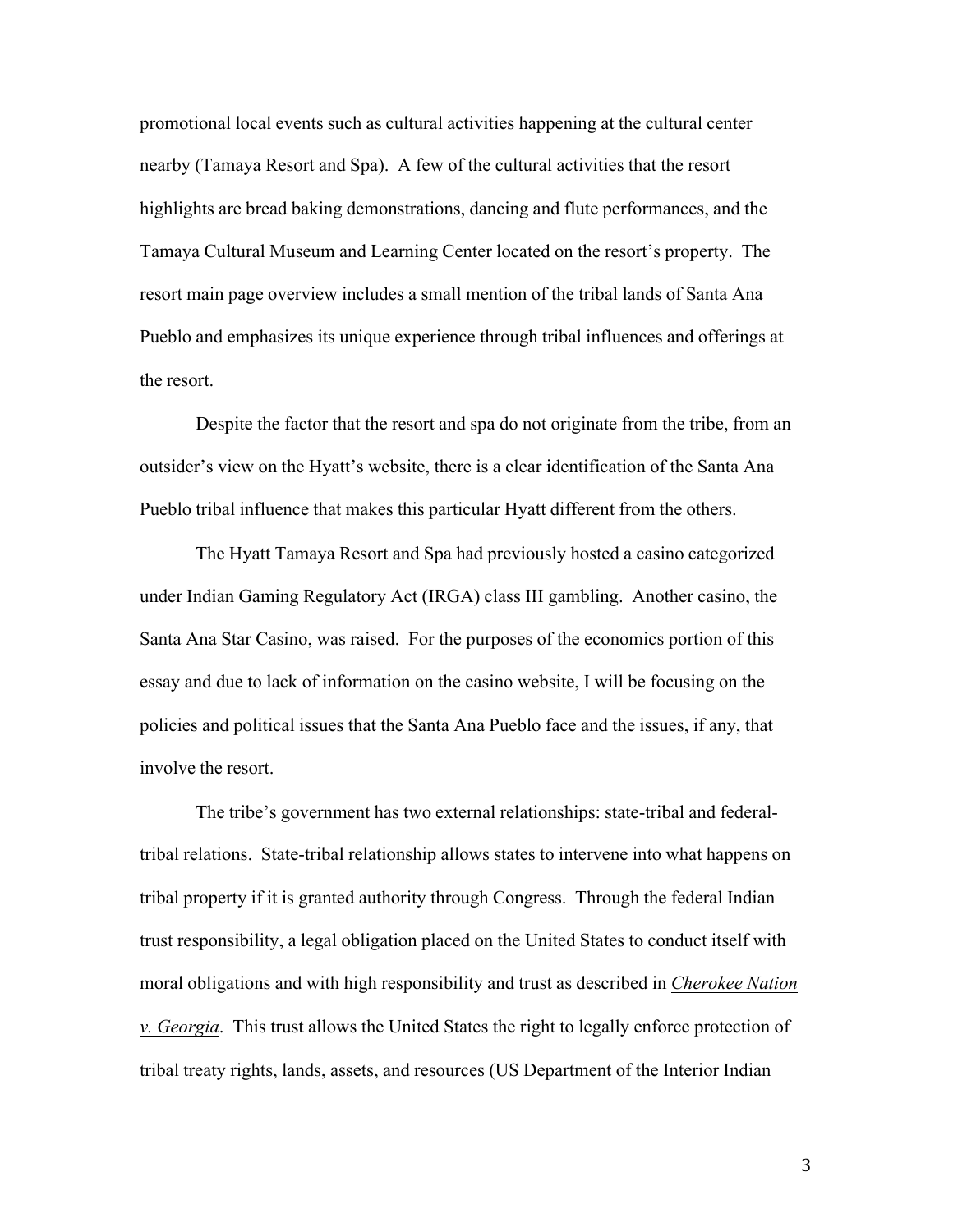Affairs). The trust ultimately takes away tribal government power if the federal government deems a matter worthy of stepping into and becoming involved.

Sovereignty is also a concept worth mentioning when discussing the policies and politics of American Indian governments. American Indian sovereignty was acquired through treaties with the United States, being "the recognition of Indian Nations as governments with internal self-governing powers" (Padilla). The tribe of Santa Ana Pueblo has had challenges and cases with non-tribal members which have illustrated the relationships between state-tribal and federal-tribal interaction.

The sovereignty of the Santa Ana Pueblo tribe lies between three relationships: federal government, tribal government, and state government. New Mexico has 22 tribes, nations, or pueblos that are sovereign. Including the Santa Ana Pueblo, the sovereign governments are concerned with the preservation of language, culture, land and sacred place, health, welfare, education, housing and safety of their people (Padilla). These concerns are alleviated with help from casinos and other business enterprises that bring in economic development.

Regarding monetary distribution, I will be focusing on the economic development and economic factors in the surrounding community that the Santa Ana Pueblo face and if any issues involve the resort. This will include factors of tribal use of revenues and non-tribal factors.

Because the Hyatt Regency Tamaya Resort and Spa is a corporate enterprise that is not tribally managed, there is confusion regarding revenue distribution. The entity exists on tribal grounds and hires tribal members but is not strictly influenced by tribal leaders. This makes the resort and spa different from the traditional relationship between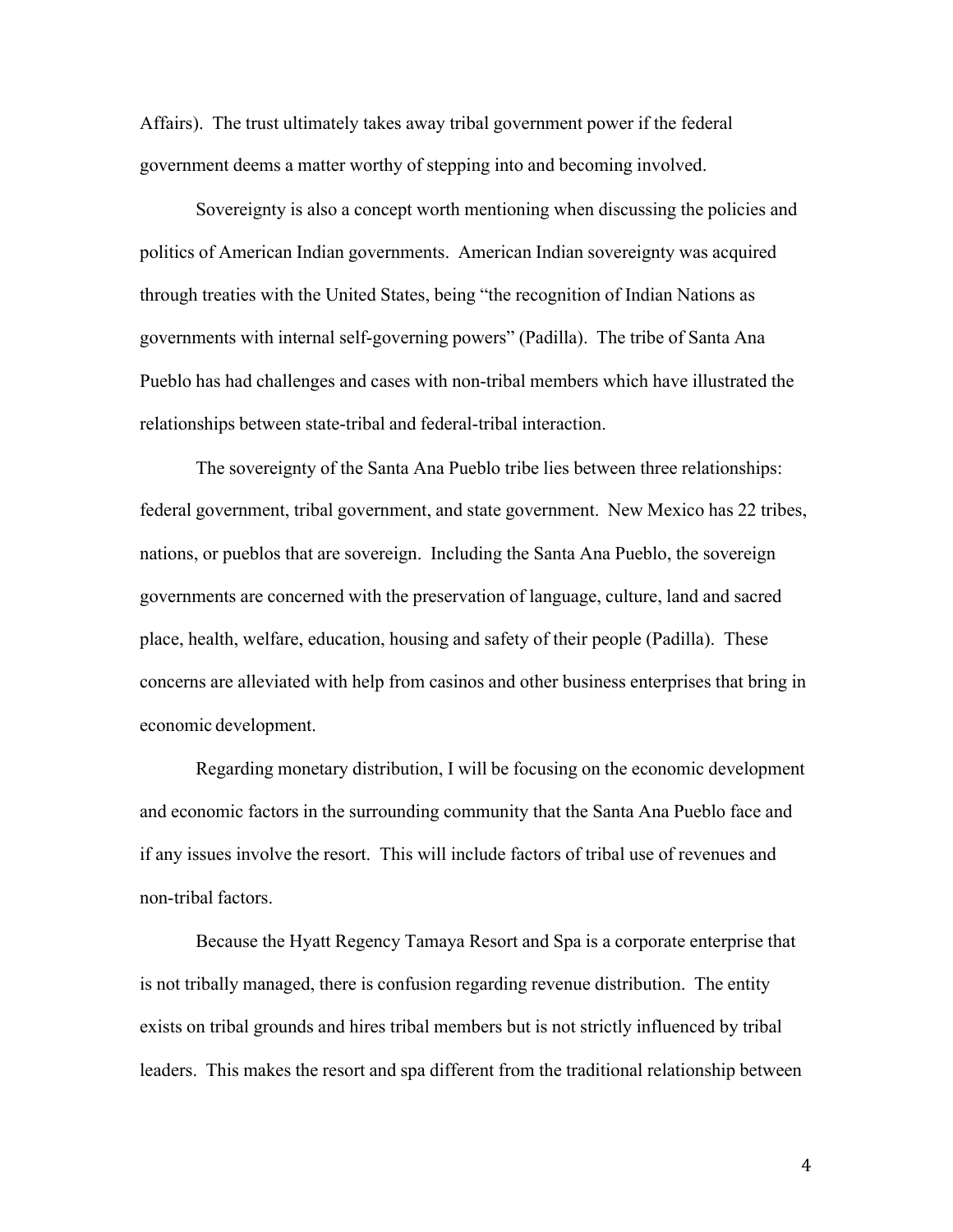the tribe and its occupying businesses. This difference in relationship can also pose a difference in the break up of revenue within the Hyatt.

## **Findings:**

As a sovereign nation, tribes retain their sovereign immunity; which is when "an Indian Tribe is subject to suit only where Congress has "unequivocally" authorized the suit or the Tribe has "clearly" waived its immunity" (Padilla). In 2011, a case of sovereign immunity was challenged in the case of *Burrell v. Armijo* which stated that the members of the tribe of the Santa Ana Pueblo were not protected under sovereign immunity when sued for the reasoning of property disagreements (Caselaw). This case is an example of state-tribal relations.

The Santa Ana Pueblo have a cooperative agreement with the state of New Mexico for tax revenue distribution. As shown in the "Cooperative Agreement Between New Mexico Taxation and Revenue Department and Pueblo of Santa Ana Tax Administration", the Santa Ana Pueblo have had to give up some of its sovereignty to maintain a good relationship with the state for the purpose of "provid[ing] for the exchange of information and the reciprocal, joint or common enforcement, administration, collection, remittance and audit of gross receipts taxes of the party's jurisdictions" (Cooperative Agreement). The agreement allows for state tax exemptions for tribal members but also outlines the allocation of taxes of state taxes and tribal taxes that affect the relationship between the two entities.

A finding in itself is that neither the Santa Ana Pueblo nor the Hyatt Tamaya has any information on their respective websites as to how they expend their revenues. To point out, on the Pueblo of Santa Ana website, there is a tribal members intranet which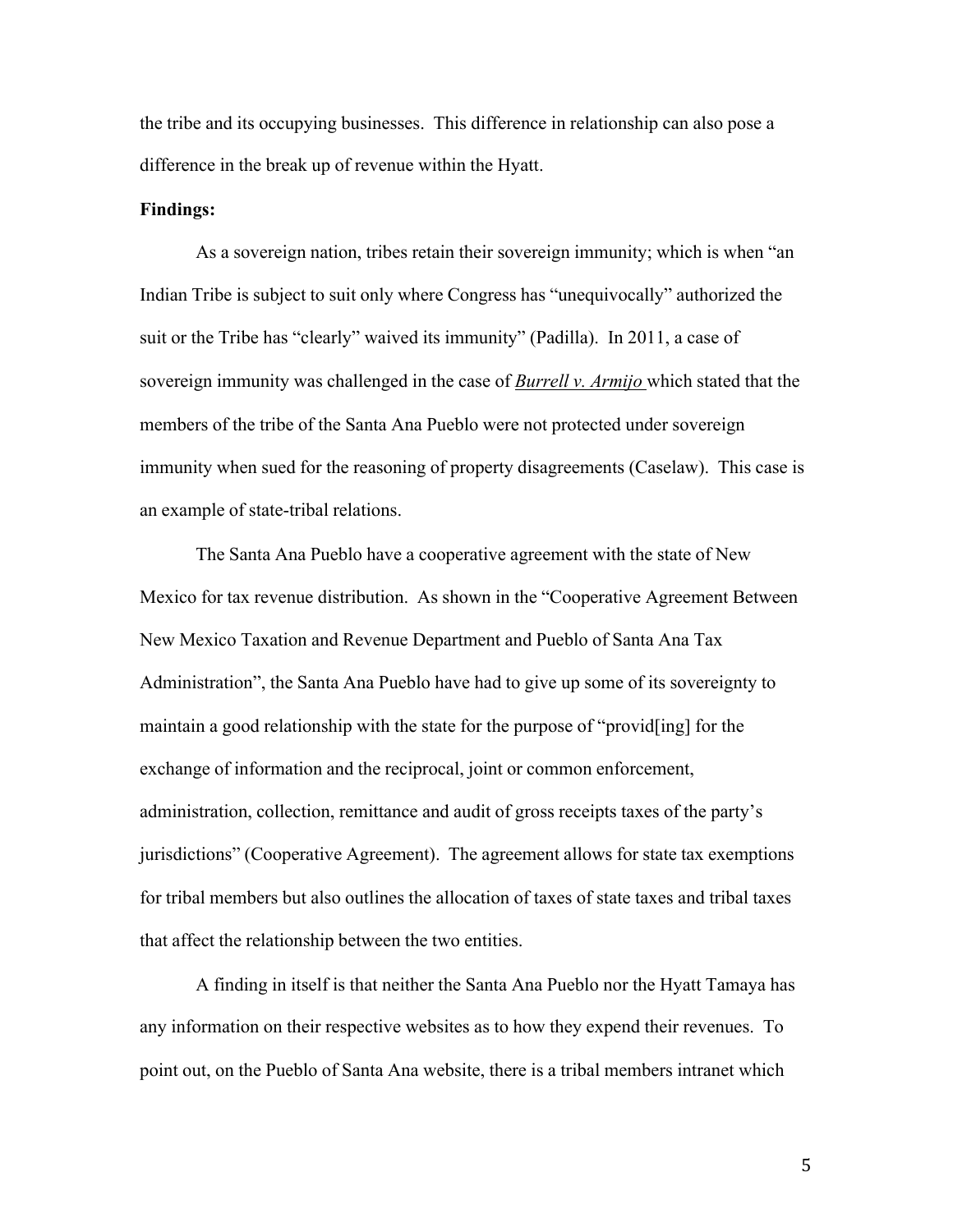could give tribal members access to these resources that the public could not gain access to (The Pueblo of Santa Ana Homepage). Hyatt's corporate website has information for stockholders and potential investors but it does not share information on individual branches like the Tamaya Resort and Spa. Looking at the overall corporation's earnings release in 2012, there is no mention of the Tamaya branch or its use of revenues (Hyatt).

The Hyatt Regency Tamaya Resort and Spa offers promotions and deals for companies that wish to use its facilities for meetings and events. One of the offers is the Horse Rehabilitation Program, a program for horses on New Mexico land who have been abandoned and that are in need of food and shelter. The Hyatt offers the chance for a company to get involved by stating on its website, "Book your next meeting at Hyatt Regency Tamaya and also give back to the community by working side by side with the wranglers in caring for the horses and providing them with a safe and comfortable environment while restoring them to full health. We invite you to customize your level of involvement based on your company's own Mission Statement." (Hyatt *Horse Rehabilitation Program*). This effort is a non-tribal benefit because it is a contribution to the community of New Mexico.

Another offer is considered a global contribution more than a community contribution by giving a deal for companies go green and save 3% by booking with the Hyatt before a certain time and following its 10 steps to hosting a green meeting (Hyatt *Go Green and Save 3%*).

In addition to these programs, the Hyatt Tamaya partakes in environmental improvements that are highlighted in its fact sheet: "The Hyatt Regency Tamaya Resort and Spa overlooks a restored stretch of 'Bosque,' the native cottonwood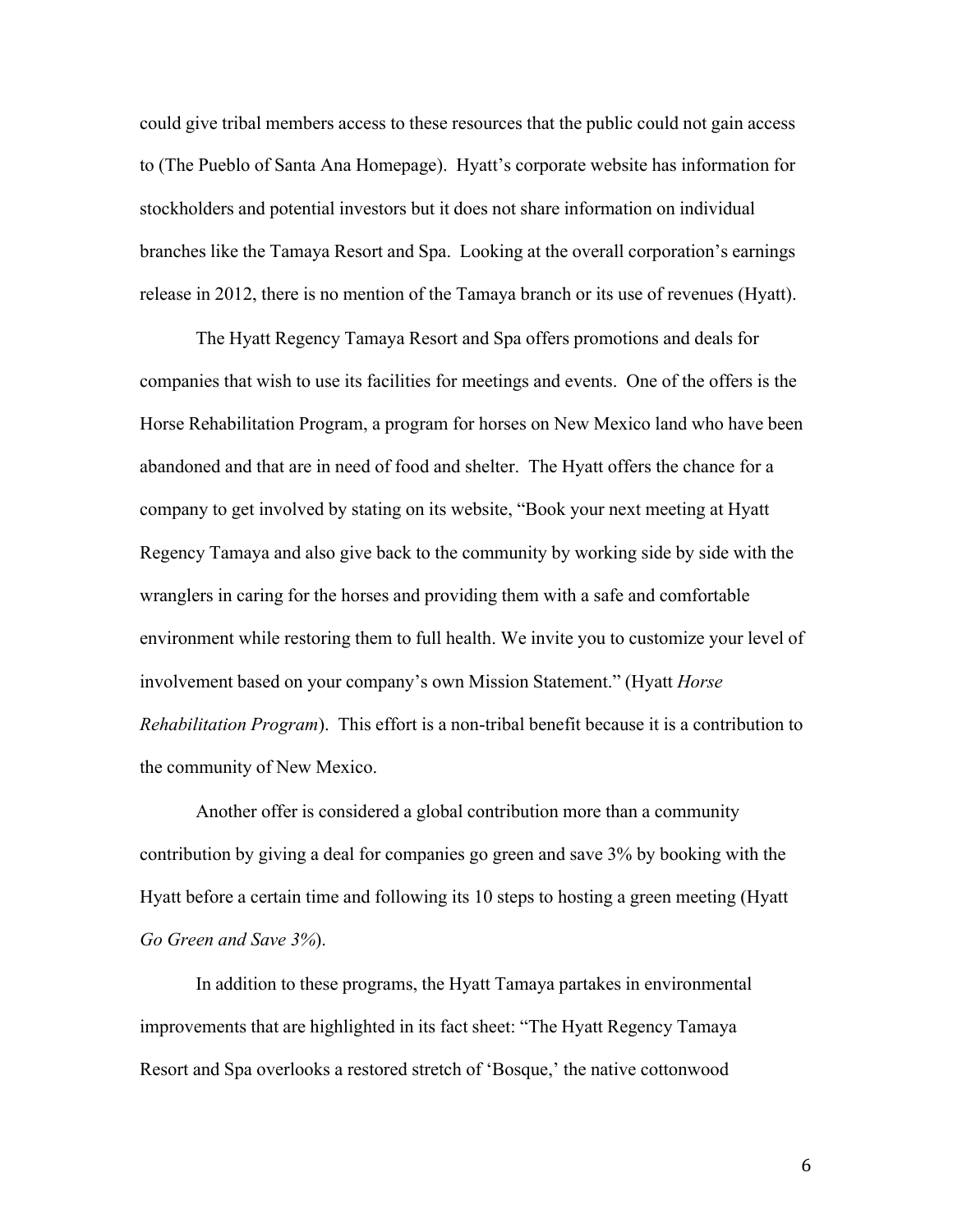forest indigenous to the Rio Grande of New Mexico. The restoration is one of the largest to take place in the history of New Mexico, and includes the re-vegetation of native grasses and thousands of native trees including black willow, cottonwood, coyote willow and New Mexico olive." (Hyatt Editor). Because the Santa Ana Pueblo are co-owners of the Hyatt Tamaya, there is evidence that part of its revenue is used for environmental contributions (Hyatt Editor).

Although there is no public outline of revenue distribution, there is evidence that the Hyatt tries to improve its surrounding community and tribal property.

While exploring the tribal website, there is no public information of finances, but it leaves contact information for the Santa Ana Finance Director (Tamaya). Also on the site are departments for the cultural center, education, natural resources, information technology, planning and building services, social services, and wellness that contribute to economic development and factors within the tribe. Each department has a short mission statement accompanied with goals and the contact information for the lead director within the department.

The existence of these departments shows that the tribe is making strides to improve life for its members and diversifying its efforts of improving life over different aspects of life. The tribe does not make this visible online through social media but shows its efforts exclusively on its tribal website. A calendar of Pueblo tribal events which contains celebrations, dances, and feast days that can be found on its website which cannot be found on any of its social media outlets.

Another consideration to improving tribal life is the existence of partnerships between tribally owned businesses with the Hyatt Tamaya Resort and Spa. Within these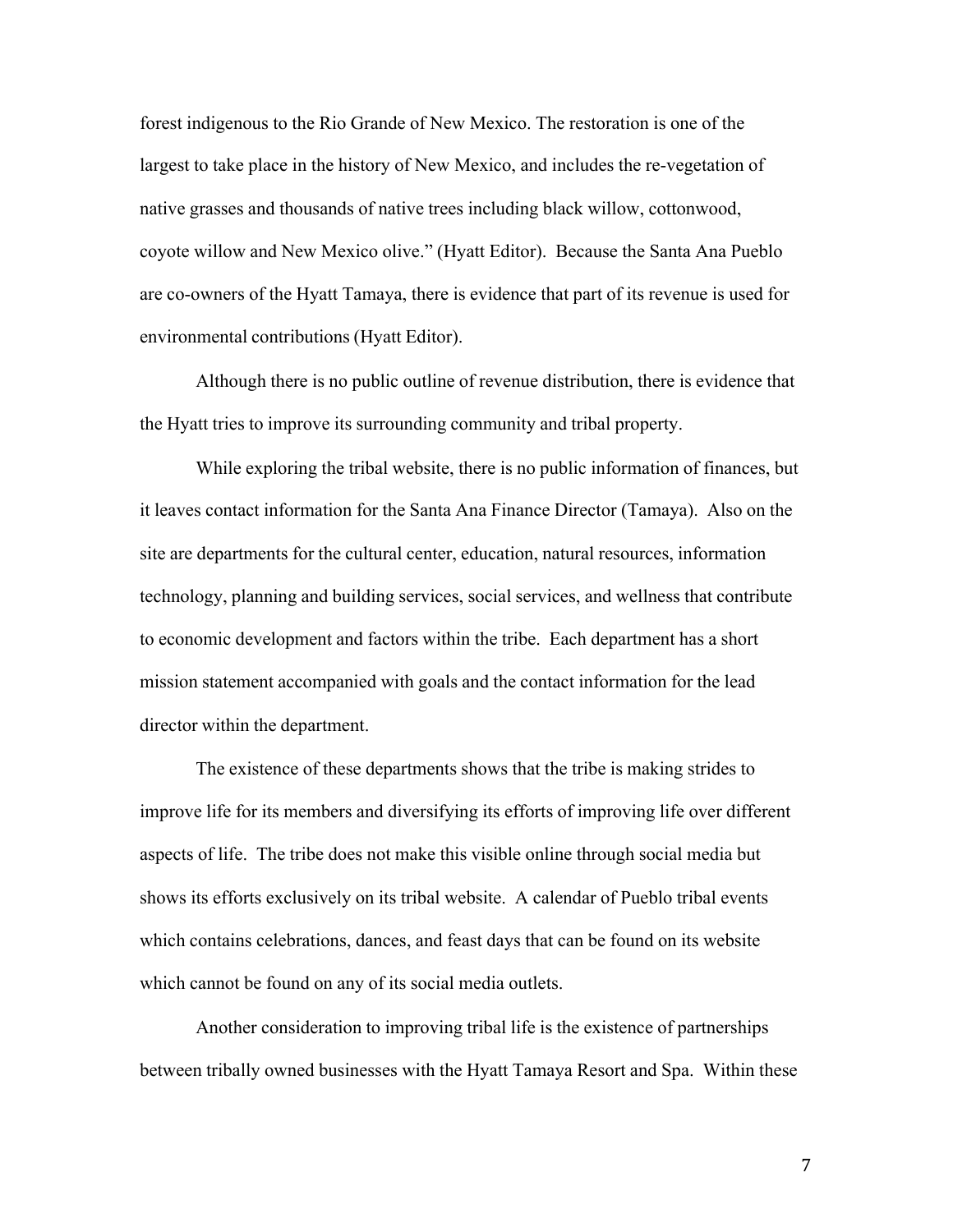tribally owned businesses, there are event coordinators, private museum contractors, plumbers, artists, and musicians; all of which could easily be contracted into the upkeep and improvement of the Hyatt Tamaya. With no public book-keeping records, there is very little information to establish that the Hyatt Tamaya hires within tribal grounds or brings in outside hires.

Through a content analysis researching the tribe and resort's website and social media, this part of the study focuses on the messages that both organizations want readers to know and the online relationship between the two entities. The specific focus of the study was to observe whether the tribe and resort media sites emphasized Tamaya activities and culture as well as how much of their culture the tribe wanted to share with the public.

The Santa Ana Pueblo do not have any social media sites but the Pueblo have a cultural center that manages a Facebook and Twitter for the 19 Pueblos of New Mexico. The Indian Pueblo Cultural Center Twitter mainly features surrounding festivals, Native American focus on education, cultural dance performances, and a few YouTube links to other tribal videos. The Facebook page offers information similar to its Twitter, promoting education, local events, festivals, dances, and food. The tribe's website includes a short history of the tribe but its profile on the cultural center site has a more detailed history.

The Hyatt Tamaya Resort and Spa has both Twitter and Facebook profiles. The main subjects of the resort's tweets promoted events like concerts, golf, seasonal family outings, food, spa, and hotel offerings. Its Facebook profile highlighted the same material.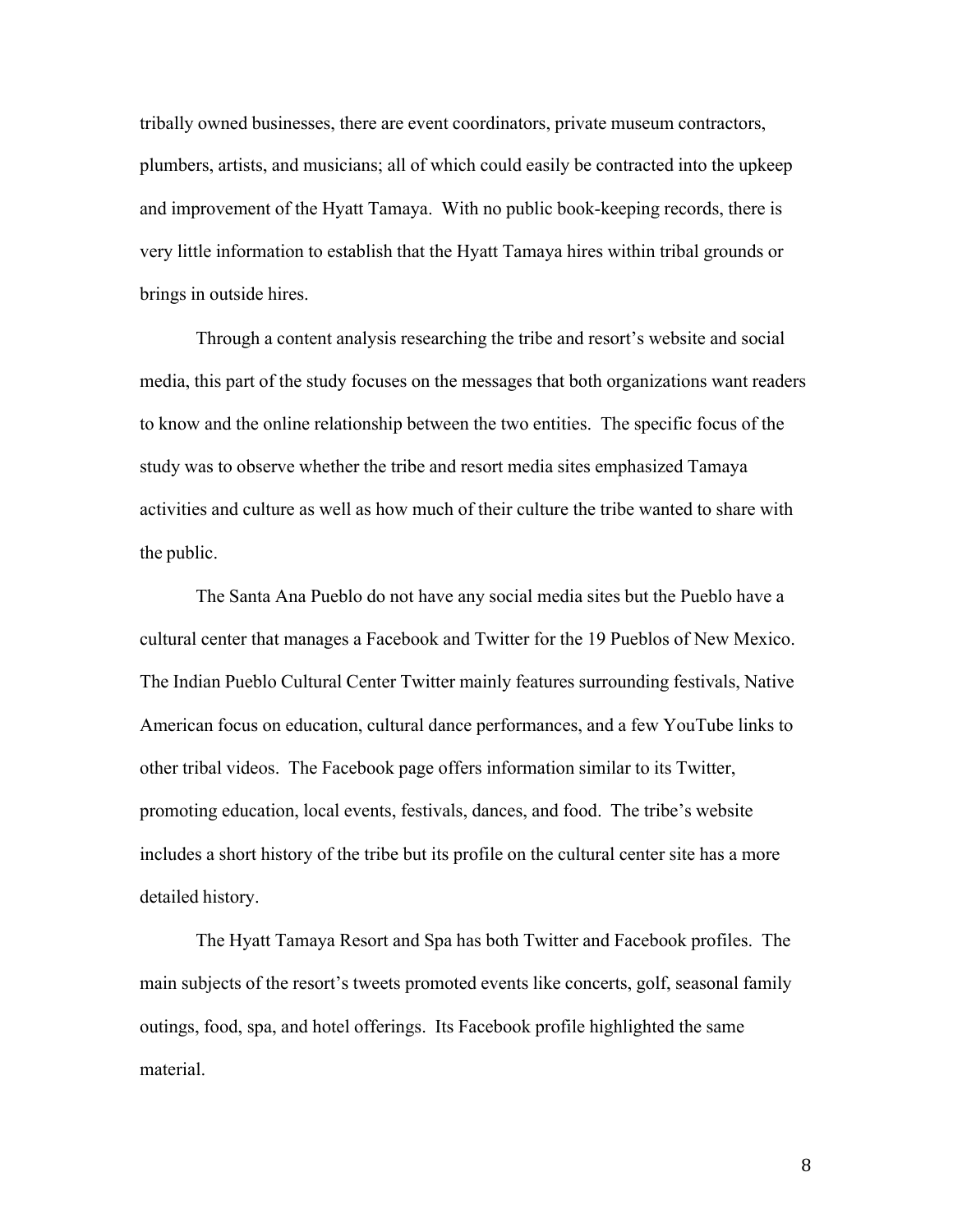The tribe and resort both are present in other social media platforms such as Google Plus, Myspace, blogs, YouTube channels, and LinkedIn. For the purposes of this analysis, these platforms were not explored for compare and contrast intentions.

Comparing followers and fans of each entity on October 1, 2013, the tribe had 1,086 Twitter followers to the resort's 2,162 followers, about double the number of the tribe's. Recorded the same day on Facebook, the tribe had 12,722 fans compared to the casino's 5,320 fans.

Culturally, there is not much that either entity shares with the public through its respective media although there is a tribal promotional event mentioned sporadically. Even so, there is not much insight or information on customs or cultural ties found on their online media.

## **Conclusion:**

After conducting a content analysis, the findings in the research show that the Pueblo of Santa Ana tribe is not very open to the public regarding customs and culture in their tribe. Although the tribe shares property with the Hyatt resort, the tribal website does not share much on its website other than a brief history. The Hyatt on the other hand, seems to use the tribe as a promotional tool. By being on tribal lands, the casino offers tribal attractions and events to give its customers a unique experience through the tribe. Similar to Indian casinos around the nation, the resort takes advantage of the tribe in some of the same ways that a casino would; marketing off a unique Native American experience to its visitors because it is located on tribal land.

Taking from the information formed through both organizations' social media, the cultural center shares with the public the activities highlighted on the resort's website.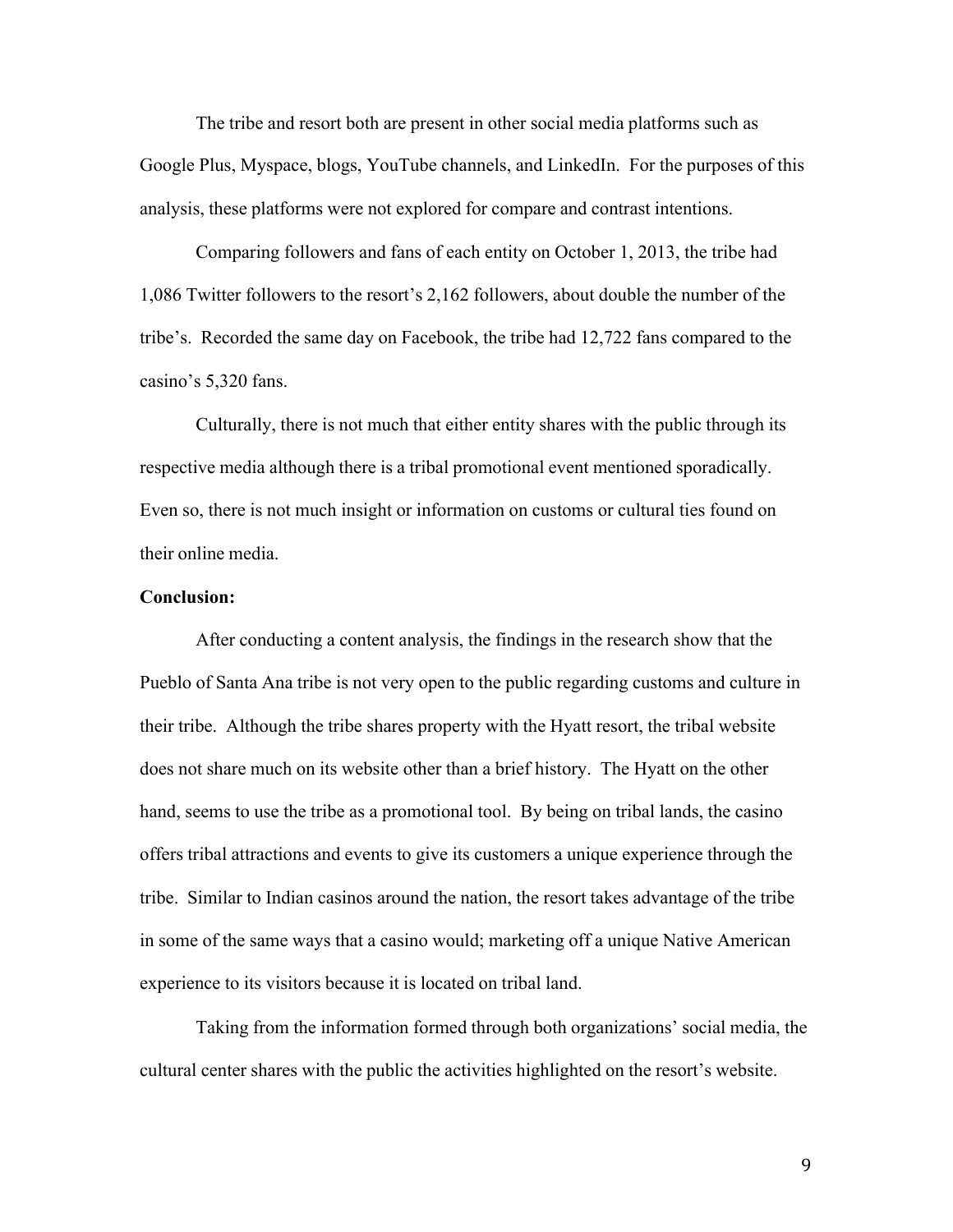Future researchers could study more about the partnerships between the tribe and the resort; which events are open to the public and which ones should be kept within members of the tribe. Future research on this matter could gain perspective from tribal representatives as to how they operate as a sovereign nation.

The Santa Ana Pueblo are able to act mainly as a sovereign nation but state and federal law intervene on the occasion. Under the rights of treaties, Santa Ana Pueblo adhere to their own tribal law but involuntarily submit to state and federal intervention.

The relationship between the state of New Mexico and the Santa Ana Pueblo seem to interact at a minimum due to lack of cases involving the tribe in state court cases. As a note, of the limited court cases that I researched, all rulings were in favor of nontribal members and state intervention. This is not to mean that all state rulings are skewed to favor non-tribal persons or entities.

In the case of economics between the state and tribe, although the tribe and resort show that both separate entities have plans to better further economic development, there is no clear relationship between the two entity's efforts. Without geographical knowledge, it would be difficult to connect the two together.

Aside from its restoration efforts, after conducting research on the Hyatt's website, it seems that the resort gives little, if any, of its revenue back to the tribe. Its offerings seem to be either a corporate operation (save 3%) or an additional goodwill donation from guests (horse rehabilitation program). There cannot be any complete conclusion without access to the tribe's and Hyatt's financial records.

While researching, the main issue that I faced was the lack of information available for public view of both the Hyatt's and the tribe's use of revenue. In addition, it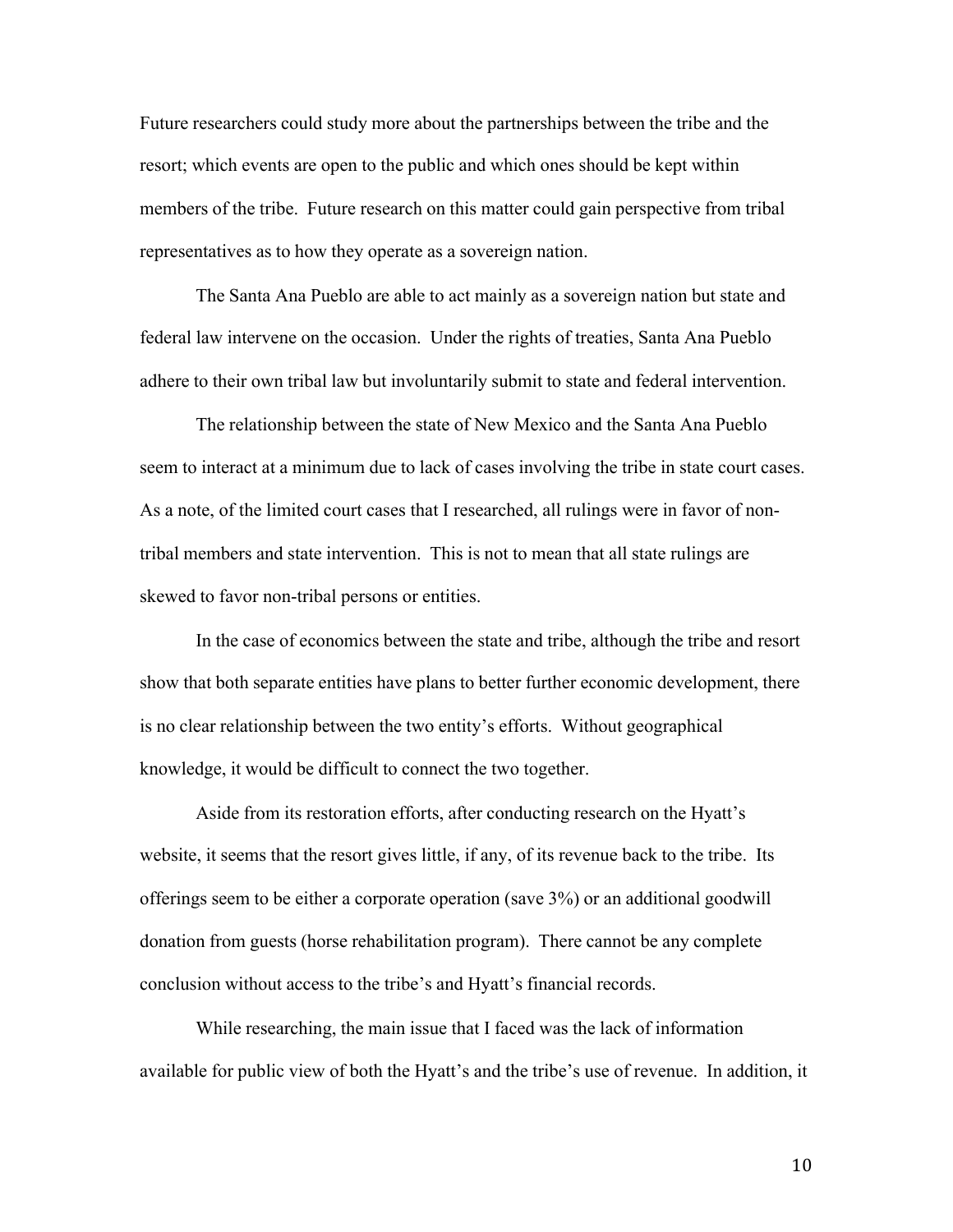was difficult to find connections between tribally owned businesses and the Hyatt Tamaya.

When trying to get in touch with both parties, contact with the tribe and the Hyatt Tamaya were difficult to attain. Future interested researchers could dig deeper by contacting the resort management, tribally owned businesses and the tribal council.

If there were more visibility, there would be a more definite conclusion in regards to the relationship between the state of New Mexico and the Pueblo of Santa Ana. More research can be done but from an online researcher's perspective, no conclusion can be made at this time.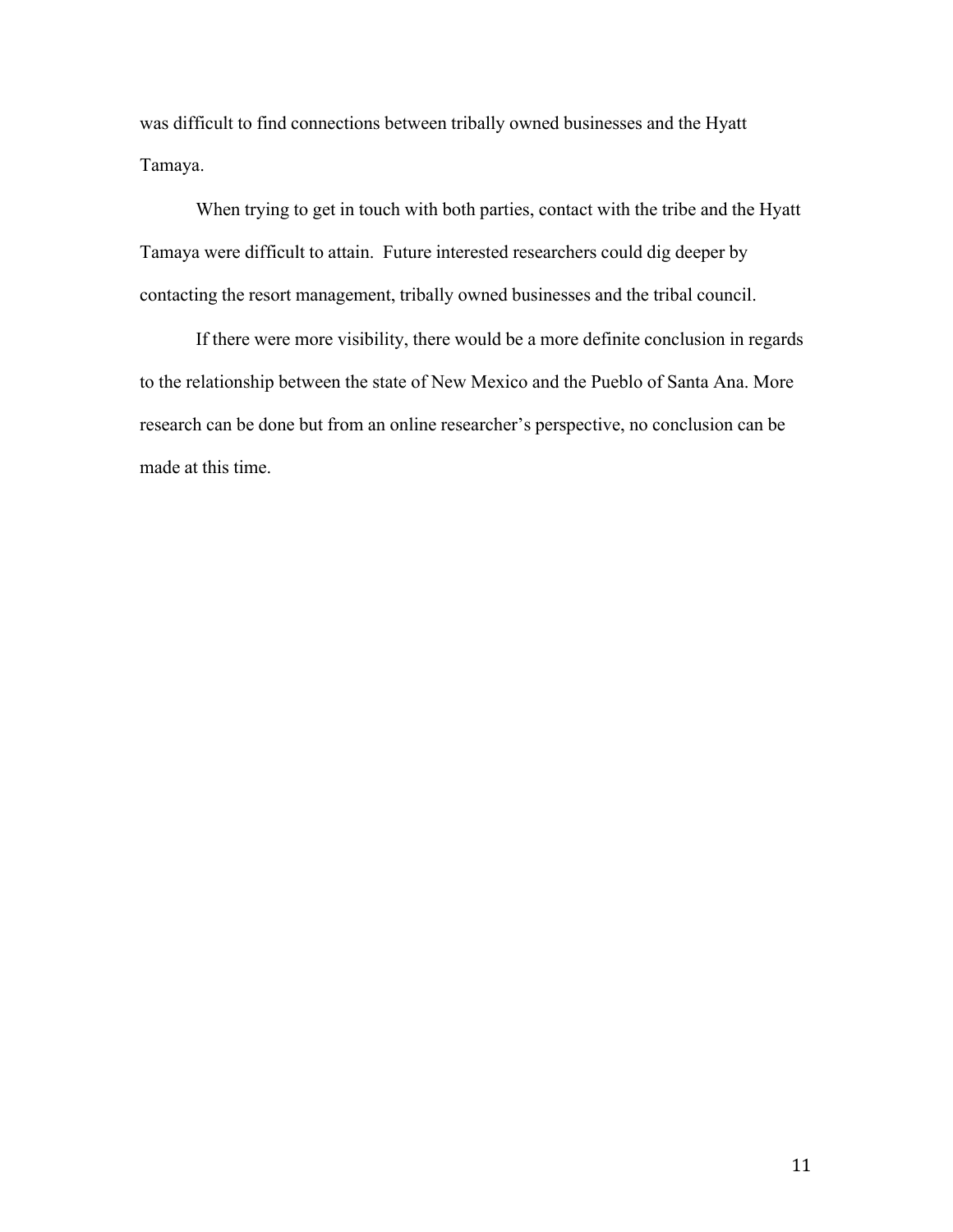References:

- Caselaw (2006). United States Court of Appeals, Tenth Circuit. Retrieved fromhttp://caselaw.findlaw.com/us-10th-circuit/1224555.html
- Hyatt Corporation (2013). *Home.* Retrieved fromhttp://tamaya.hyatt.com/en/hotel/home.html

Hyatt Corporation (2013). *Horse Rehabilitation Program.* Retrieved from http://tamaya.hyatt.com/en/hotel/meetings-and-events/meetingoffers/horserehabilitationprogram.html

Hyatt Corporation (2013). *Be Green and Save 3%.* Retrieved from http://tamaya.hyatt.com/en/hotel/meetings-and-events/meetingoffers/begreenandsave3percent.html

Hyatt Corporation (2013). *Quarterly Earnings.* Retrieved from http://investors.hyatt.com/phoenix.zhtml?c=228969&p=quarterlyearnings

Hyatt Editor (2001). *Hyatt Regency Tamaya Resort and Spa "A Picturesque Oasis Enriched with the Culture and Hospitality of New Mexico": Fact Sheet.* Retrieved from

http://www.thehyatteditor.com/images/editor/siteImages/images/hotels/tamay/FactSheet1 .pdf

New Mexico Taxation and Revenue Department (December 2000). *Cooperative Agreement Between New Mexico Taxation and Revenue Department and Pueblo of Santa Ana Tax Administration.*

Retrieved fromhttp://www.tax.newmexico.gov/SiteCollectionDocuments/Tax-Library/Agreements/Tribal-Coolerative-Agreements/Santa%20Ana%20Pueblo%20and%20NM%20Taxation%20and%20 Revenue%20Department.pdf

Padilla, Helen B. (October 2007). *Understanding Tribal Sovereignty.* [Powerpoint slides] Retrieved from

http://www.nmenv.state.nm.us/cpb/InfFinCon/Understanding%20Tribal%20Sovereignty. pdf

Tamaya NSN (2013). *Pueblo of Santa Ana About Us.* Retrieved from http://www.tamaya-nsn.gov/aboutus.htm

Tamaya NSN (2010). *Home Page.* Retrieved from http://www.tamaya-nsn.gov/index.html

The Pueblo of Santa Ana (2009). *Businesses Operated by Tribal Members.*